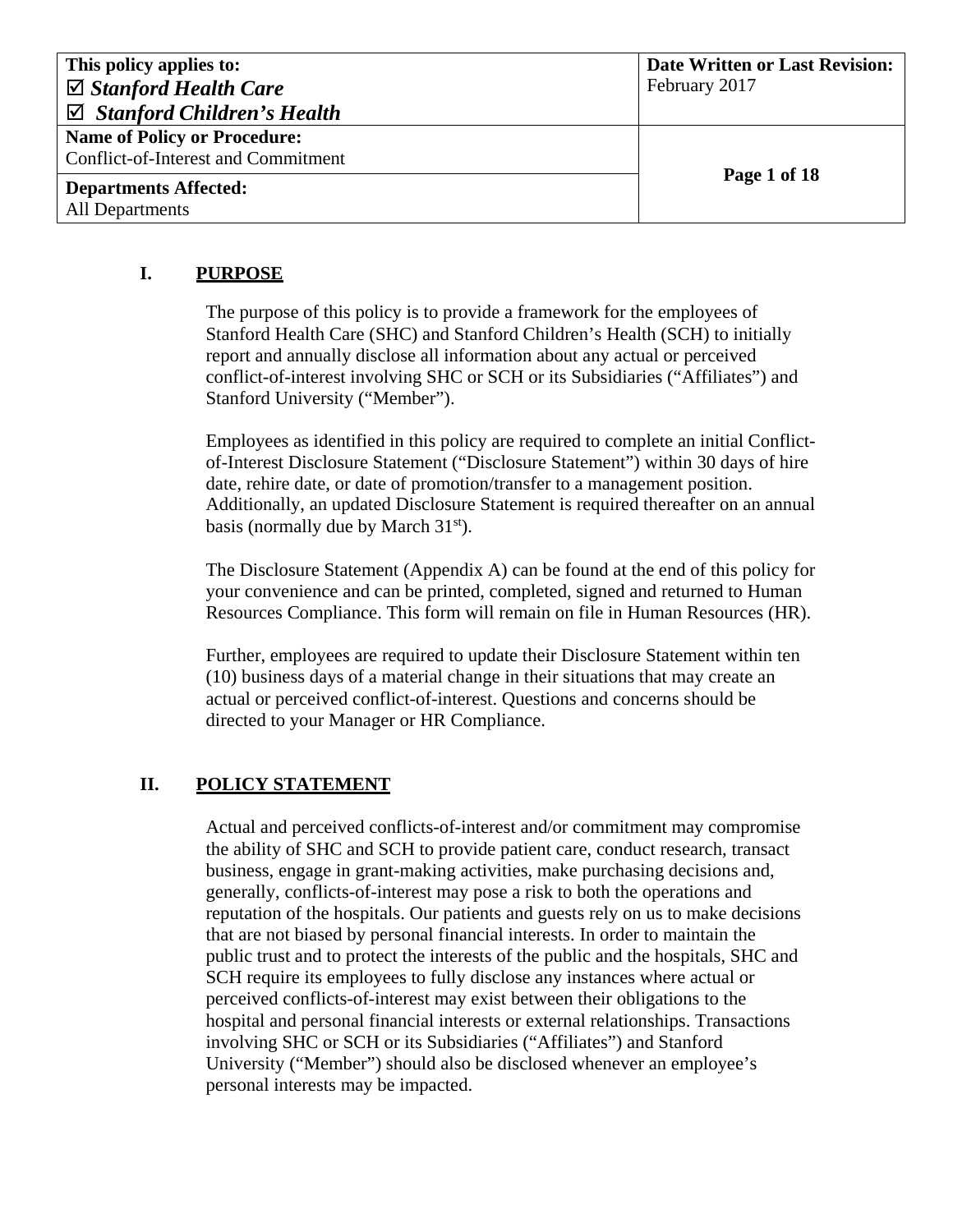| This policy applies to:                | <b>Date Written or Last Revision:</b> |
|----------------------------------------|---------------------------------------|
| $\boxtimes$ Stanford Health Care       | February 2017                         |
| $\boxtimes$ Stanford Children's Health |                                       |
| <b>Name of Policy or Procedure:</b>    |                                       |
| Conflict-of-Interest and Commitment    |                                       |
| <b>Departments Affected:</b>           | Page 2 of 18                          |
| All Departments                        |                                       |

## **III. DEFINITIONS**

A. Conflict-of-Interest

An actual or perceived conflict-of-interest exists when an individual employed by SHC or SCH has external relationships that may result or be perceived to result in their personal advantage or financial gain. Such conflicts could ultimately either influence or appear to influence their performance of obligations to the hospitals or other operational decisions made by SHC or SCH.

### B. Types of Conflicts-of-Interest

Some examples of actual or perceived conflicts-of-interest are provided below. The examples listed are not intended to be exhaustive, but do offer some guidance as to situations where full disclosure is advisable. Whenever it is unclear whether a situation poses either an actual or perceived conflict-of-interest, employees should contact their Manager or HR Compliance and, accordingly, provide or update their Disclosure Statement.

Conflicts-of-interest due to an employee's relationships and/or interests may occur when an employee or their immediate family member, including but not limited to, a spouse or domestic partner; biological or adoptive parent, child or sibling; stepparent, stepchild, stepbrother or stepsister; mother-in-law, father-in-law, daughter-in-law, brother-in-law or sister-inlaw; grandparent or grandchild; or spouse or domestic partner of grandparent or grandchild (hereinafter referred to as "immediate family") , engages in one of the following activities or possesses one of the following kinds of financial interests:

- 1. Purchase and Acquisition
	- a. Soliciting, bidding, contracting or supplying goods, items or services to either SHC or SCH and/or any of its Affiliates;
	- b. Leasing property or equipment to or from SHC or SCH;
	- c. Dealing with or contemplating entry into a deal involving the purchase or sale of real property, investment securities or other property.
- 2. Financial Interests, Investments and Grant-Making Activities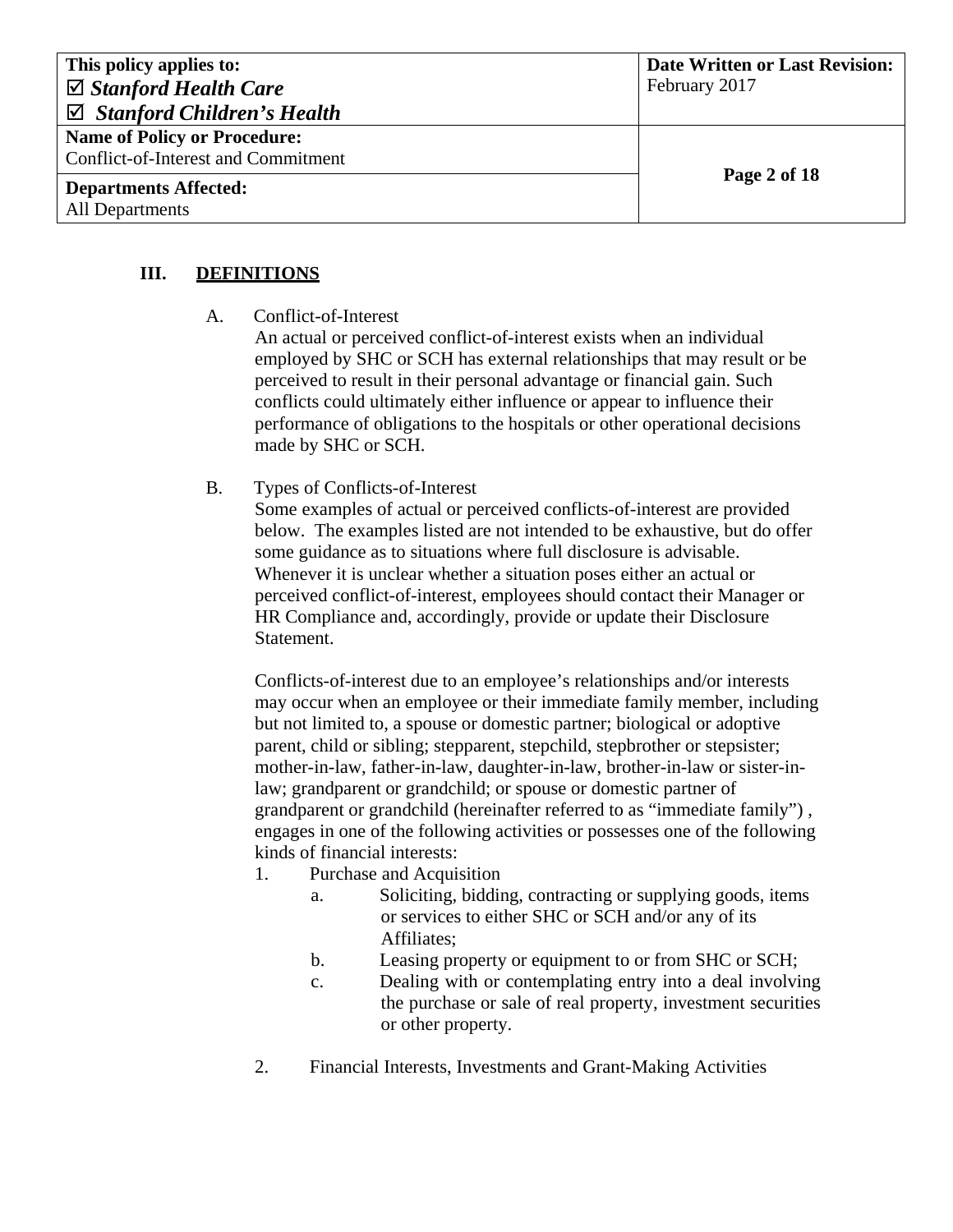| This policy applies to:<br>$\boxtimes$ Stanford Health Care |                                                                                                                               |                                                                                                                               | <b>Date Written or Last Revision:</b><br>February 2017 |
|-------------------------------------------------------------|-------------------------------------------------------------------------------------------------------------------------------|-------------------------------------------------------------------------------------------------------------------------------|--------------------------------------------------------|
| $\boxtimes$ Stanford Children's Health                      |                                                                                                                               |                                                                                                                               |                                                        |
| <b>Name of Policy or Procedure:</b>                         |                                                                                                                               |                                                                                                                               |                                                        |
| <b>Conflict-of-Interest and Commitment</b>                  |                                                                                                                               |                                                                                                                               |                                                        |
| <b>Departments Affected:</b>                                |                                                                                                                               |                                                                                                                               | Page 3 of 18                                           |
| All Departments                                             |                                                                                                                               |                                                                                                                               |                                                        |
|                                                             |                                                                                                                               |                                                                                                                               |                                                        |
|                                                             | a.                                                                                                                            | Has a significant ownership interest (in excess of 5% of a                                                                    |                                                        |
|                                                             |                                                                                                                               | publicly-held organization) or a management position in                                                                       |                                                        |
|                                                             |                                                                                                                               | other organizations or entities which may transact business,                                                                  |                                                        |
|                                                             |                                                                                                                               | compete with or receive a grant from SHC or SCH and/or                                                                        |                                                        |
|                                                             | $\mathbf b$ .                                                                                                                 | any of their Affiliates;<br>Owns stock or another type of equity interest in a                                                |                                                        |
|                                                             |                                                                                                                               | corporate entity engaged in transactions with, including,                                                                     |                                                        |
|                                                             |                                                                                                                               | but not limited to, receiving a grant from, SHC or SCH                                                                        |                                                        |
|                                                             |                                                                                                                               | and/or any of its Affiliates or Member. (If held via a                                                                        |                                                        |
|                                                             |                                                                                                                               | mutual fund, CREF, or a similar diversified investment                                                                        |                                                        |
|                                                             |                                                                                                                               | vehicle, stock ownership will not generally constitute a                                                                      |                                                        |
|                                                             |                                                                                                                               | material financial interest requiring disclosure.);                                                                           |                                                        |
|                                                             | $C_{\bullet}$                                                                                                                 | Is a creditor of an individual or entity that is engaging or<br>is reasonably expected to engage in transactions with,        |                                                        |
|                                                             |                                                                                                                               | including, but not limited to, receiving a grant from, SHC or                                                                 |                                                        |
|                                                             |                                                                                                                               | SCH and/or any of its Affiliates or Members.                                                                                  |                                                        |
| 3.                                                          |                                                                                                                               | <b>External Managerial Roles or Employment</b>                                                                                |                                                        |
|                                                             |                                                                                                                               | Is an officer or member of a Board of Directors, participant in                                                               |                                                        |
|                                                             |                                                                                                                               | management, or employee of an individual, company or for-profit                                                               |                                                        |
|                                                             | organization that engages in transactions with, including, but not                                                            |                                                                                                                               |                                                        |
|                                                             | limited to, receiving a grant from, SHC or SCH and/or any<br>Affiliates or Members. Generally, such roles at SHC or SCH's own |                                                                                                                               |                                                        |
|                                                             |                                                                                                                               | Affiliates may not be viewed as posing actual or perceived                                                                    |                                                        |
|                                                             |                                                                                                                               | conflicts-of-interest but should still be disclosed.                                                                          |                                                        |
| 4.                                                          | Consulting                                                                                                                    |                                                                                                                               |                                                        |
|                                                             |                                                                                                                               | Has a relationship, financial or otherwise, with any company or                                                               |                                                        |
|                                                             |                                                                                                                               | organization that furnishes consulting or professional services to,                                                           |                                                        |
|                                                             |                                                                                                                               | or receives any grant from, SHC or SCH and/or any of its<br>Affiliates, Subsidiaries or Member.                               |                                                        |
| 5.                                                          |                                                                                                                               | Gifts, Gratuities and Entertainment                                                                                           |                                                        |
|                                                             |                                                                                                                               | There are significant ethical limitations regarding the personal                                                              |                                                        |
|                                                             |                                                                                                                               | acceptance of gifts, gratuities and entertainment from any                                                                    |                                                        |
|                                                             |                                                                                                                               | individual or entity that does business with or is seeking to do                                                              |                                                        |
|                                                             |                                                                                                                               | business with, including, but not limited to, receiving a grant from,                                                         |                                                        |
|                                                             |                                                                                                                               | or is a competitor of SHC or SCH and/or any of its Affiliates or                                                              |                                                        |
|                                                             |                                                                                                                               | Members. It may be inferred that the acceptance of such gifts may<br>either influence or appear to influence employees in the |                                                        |
|                                                             |                                                                                                                               | performance of their duties. Please see the Gifts: Offering and                                                               |                                                        |
|                                                             |                                                                                                                               | Acceptance of Gifts Policy for specific guidance.                                                                             |                                                        |
| 6.                                                          |                                                                                                                               | <b>Inside Information</b>                                                                                                     |                                                        |
|                                                             |                                                                                                                               | Disclosure or use any information relating to SHC/SCH and/or any                                                              |                                                        |
|                                                             |                                                                                                                               | of its Affiliates or Member's business to a competitor or peer                                                                |                                                        |
|                                                             |                                                                                                                               | institution for personal profit or advantage of any individual or                                                             |                                                        |
|                                                             | prohibited.                                                                                                                   | his/her immediate family poses a conflict-of-interest and is                                                                  |                                                        |
|                                                             |                                                                                                                               |                                                                                                                               |                                                        |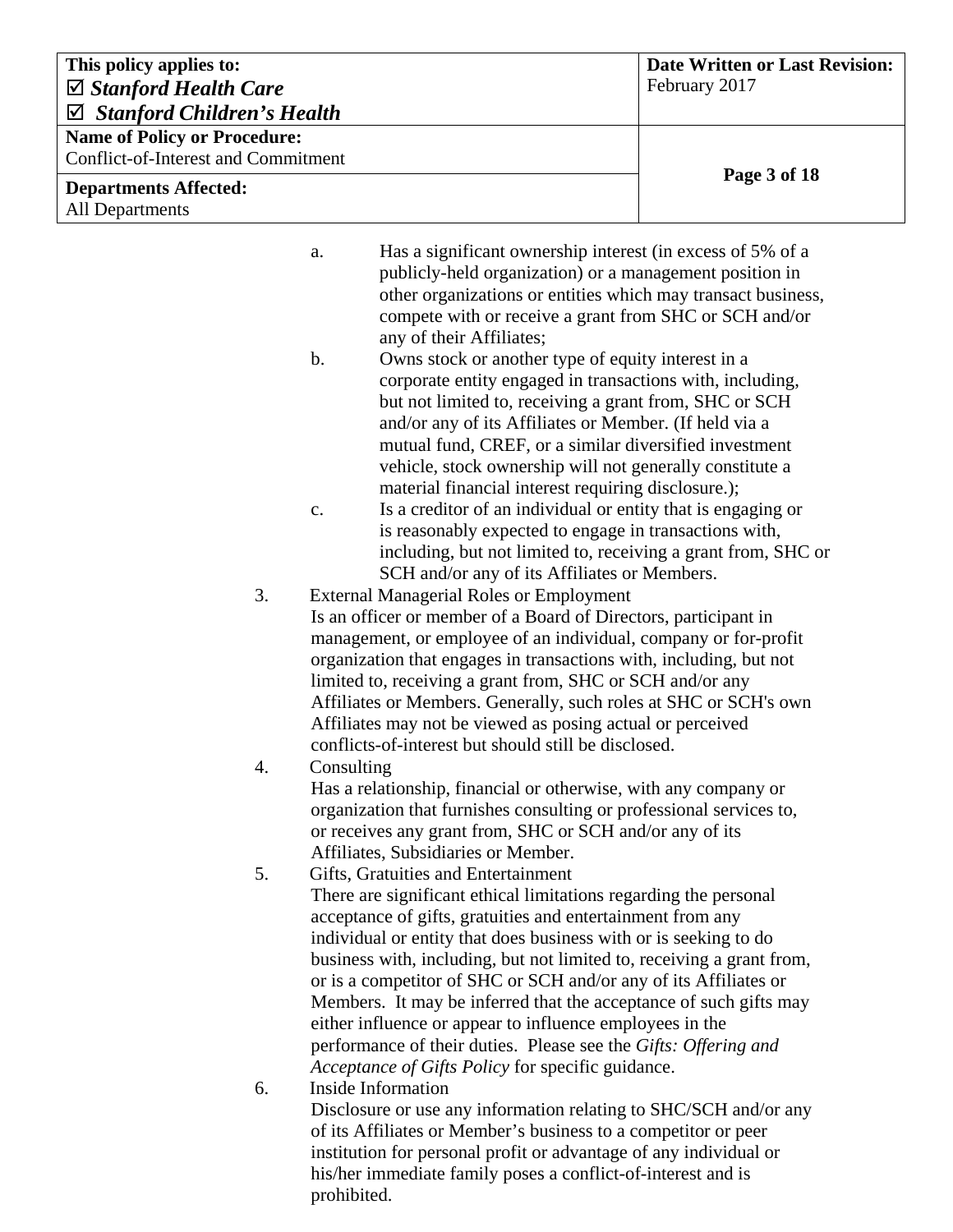| This policy applies to:<br>$\boxtimes$ Stanford Health Care<br>$\boxtimes$ Stanford Children's Health | <b>Date Written or Last Revision:</b><br>February 2017 |
|-------------------------------------------------------------------------------------------------------|--------------------------------------------------------|
| <b>Name of Policy or Procedure:</b><br>Conflict-of-Interest and Commitment                            | Page 4 of 18                                           |
| <b>Departments Affected:</b><br>All Departments                                                       |                                                        |

C. Senior Staff For purposes of this policy, Senior Staff includes Vice Presidents and above.

D. Management Staff For the purposes of this policy, Management Staff refers to SHC or SCH's supervisors, managers, and directors.

### E. Statutory Exemptions

Notwithstanding any other provision of this policy, an employee shall not be deemed to be financially interested in a transaction if it is excluded under the provisions of the California Nonprofit Corporation Law, including, but not limited to transactions of which the interested person has no actual knowledge and does not exceed the lesser of \$100,000 or 1% of the corporation's gross receipts for the preceding fiscal year.

### **IV. PRINCIPLES**

Actual or perceived conflicts-of-interest must often be judged on a case-by-case basis. Consequently, all employees are required to disclose any and all activities or circumstances they suspect may create the potential for a conflict-of-interest or commitment. If an employee is aware of the perceived conflict at the time of employment, he or she must disclose it initially. Further, the employee is required to complete an annual or incidental Disclosure Statement. Employees have an ongoing obligation to update their Disclosure Statement within ten (10) business days of a change in circumstances that could lead to an actual or perceived conflict-of-interest.

### **V. PROCEDURES**

- A. Staff Requirements
	- 1. Completion of Disclosure Statement (Appendix A)

All Senior Staff and Management Staff as defined by this policy, are required to complete and sign a Disclosure Statement at time of appointment to an applicable position and submit annual disclosures thereafter, certifying that:

a. They have read this policy;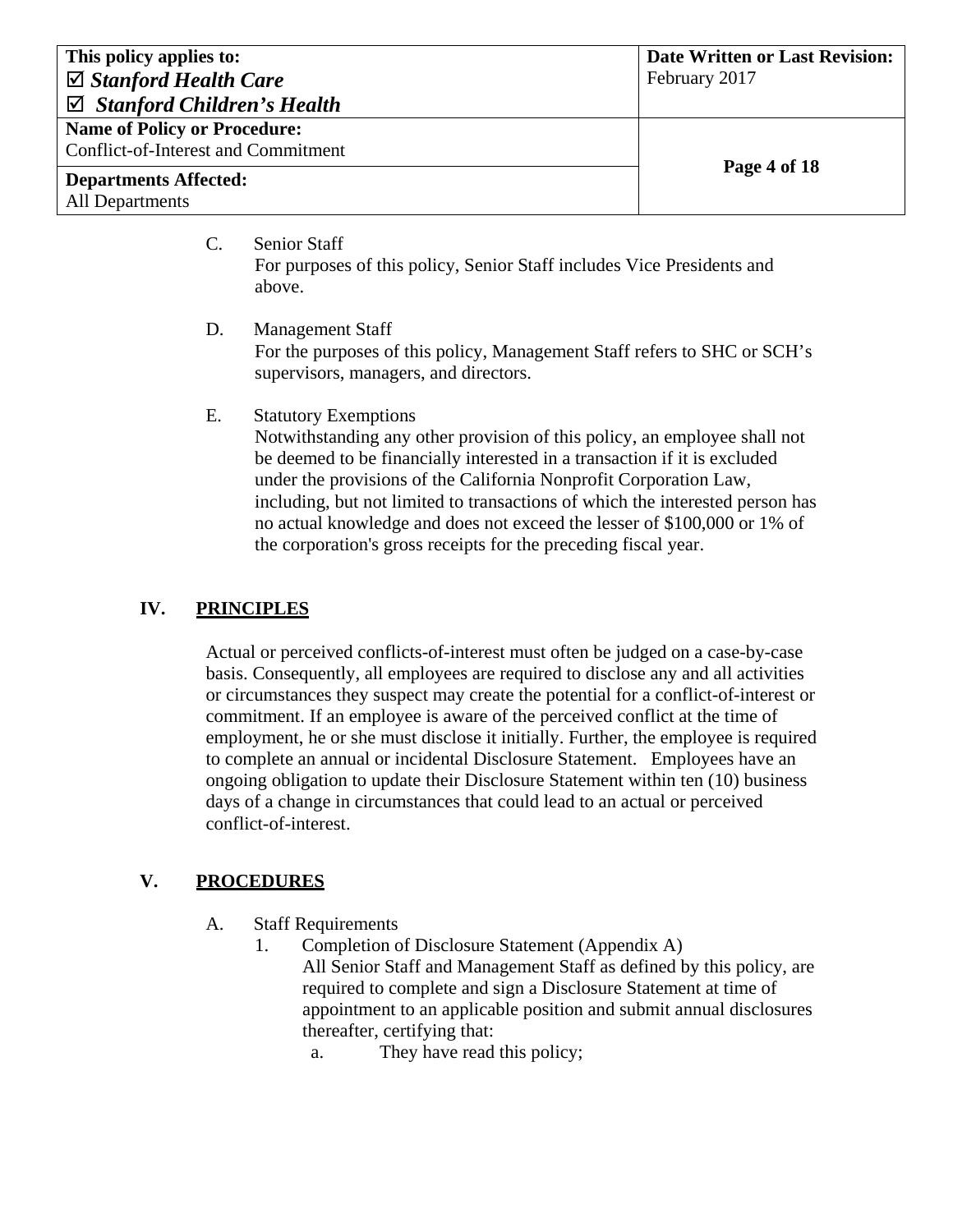| This policy applies to:                |                                                                                                                                 |                                                                                                                                                                                                                                                                                                                                                                                                                                                                                                                                                                                                                                                                                                                                                                                                                                                                                                                                                                                                                                                                                                                                                                                                                                                                                                                                                                                                                                                                                                                                                                  | <b>Date Written or Last Revision:</b>                                                          |
|----------------------------------------|---------------------------------------------------------------------------------------------------------------------------------|------------------------------------------------------------------------------------------------------------------------------------------------------------------------------------------------------------------------------------------------------------------------------------------------------------------------------------------------------------------------------------------------------------------------------------------------------------------------------------------------------------------------------------------------------------------------------------------------------------------------------------------------------------------------------------------------------------------------------------------------------------------------------------------------------------------------------------------------------------------------------------------------------------------------------------------------------------------------------------------------------------------------------------------------------------------------------------------------------------------------------------------------------------------------------------------------------------------------------------------------------------------------------------------------------------------------------------------------------------------------------------------------------------------------------------------------------------------------------------------------------------------------------------------------------------------|------------------------------------------------------------------------------------------------|
| $\boxtimes$ Stanford Health Care       |                                                                                                                                 |                                                                                                                                                                                                                                                                                                                                                                                                                                                                                                                                                                                                                                                                                                                                                                                                                                                                                                                                                                                                                                                                                                                                                                                                                                                                                                                                                                                                                                                                                                                                                                  | February 2017                                                                                  |
| <b>Stanford Children's Health</b><br>☑ |                                                                                                                                 |                                                                                                                                                                                                                                                                                                                                                                                                                                                                                                                                                                                                                                                                                                                                                                                                                                                                                                                                                                                                                                                                                                                                                                                                                                                                                                                                                                                                                                                                                                                                                                  |                                                                                                |
| <b>Name of Policy or Procedure:</b>    |                                                                                                                                 |                                                                                                                                                                                                                                                                                                                                                                                                                                                                                                                                                                                                                                                                                                                                                                                                                                                                                                                                                                                                                                                                                                                                                                                                                                                                                                                                                                                                                                                                                                                                                                  |                                                                                                |
| Conflict-of-Interest and Commitment    |                                                                                                                                 |                                                                                                                                                                                                                                                                                                                                                                                                                                                                                                                                                                                                                                                                                                                                                                                                                                                                                                                                                                                                                                                                                                                                                                                                                                                                                                                                                                                                                                                                                                                                                                  | Page 5 of 18                                                                                   |
| <b>Departments Affected:</b>           |                                                                                                                                 |                                                                                                                                                                                                                                                                                                                                                                                                                                                                                                                                                                                                                                                                                                                                                                                                                                                                                                                                                                                                                                                                                                                                                                                                                                                                                                                                                                                                                                                                                                                                                                  |                                                                                                |
| All Departments                        |                                                                                                                                 |                                                                                                                                                                                                                                                                                                                                                                                                                                                                                                                                                                                                                                                                                                                                                                                                                                                                                                                                                                                                                                                                                                                                                                                                                                                                                                                                                                                                                                                                                                                                                                  |                                                                                                |
| 2.<br>3.                               | $\mathbf b$ .<br><b>Statements</b><br>completed and submitted.<br><b>Review with Employees</b><br>a.<br>b.<br>(1)<br>(2)<br>(3) | They are in compliance with this policy, and in particular<br>have disclosed any perceived conflict-of-interest or<br>commitment of which they are aware.<br>Designation of Non-Management Staff to Complete Disclosure<br>Senior Staff will designate the non-management staff in their<br>respective organizations required to complete disclosure statements<br>each calendar year due to the nature of their responsibilities. Senior<br>Staff will be responsible for ensuring that Disclosure Statements are<br>Senior Staff are required to:<br>Review this policy with their Management Staff initially<br>and annually thereafter;<br>Ensure that all Management Staff, as defined by this<br>policy, complete and sign a Disclosure Statement initially<br>and thereafter on an annual basis, certifying that:<br>They have read this policy;<br>They are in compliance with this policy, and in<br>particular have disclosed any and all real or<br>perceived conflicts-of-interests and commitment of<br>which they are aware;<br>Ensure that their Management Staff review the<br>policy and request Disclosure Statements with non-<br>management employees in positions where<br>potential conflicts of interest may be likely.<br>Examples would be individuals who:<br>(a)<br>primary departmental contact with vendors,<br>which might result in offers of gifts or<br>gratuities;<br>Have significant involvement with outside<br>(b)<br>organizations;<br>Perform work as an independent consultant<br>(c)<br>for other commercial entities. | Have significant responsibility for vendor or<br>product selection and/or purchase, or are the |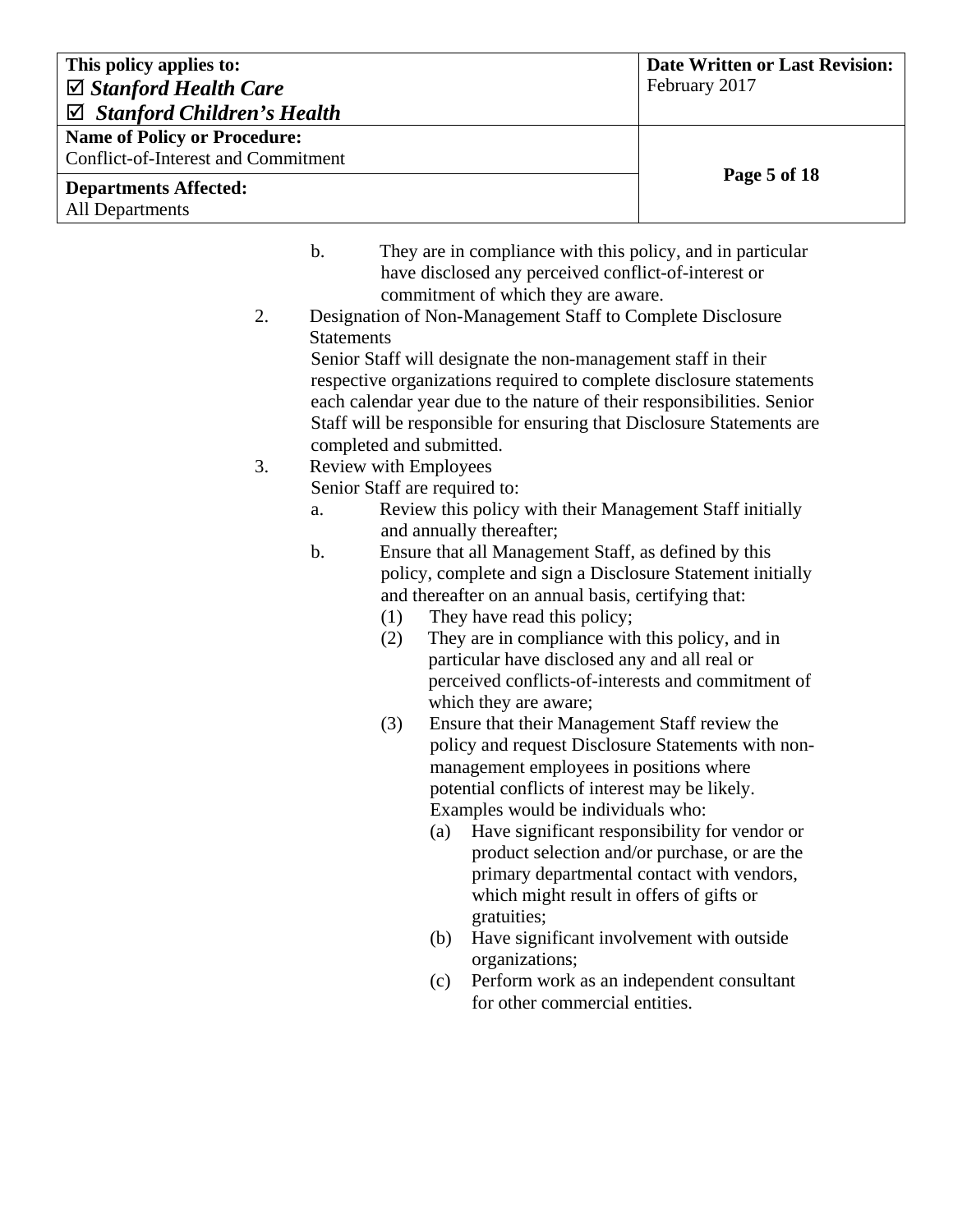| This policy applies to:                    | <b>Date Written or Last Revision:</b> |
|--------------------------------------------|---------------------------------------|
| $\boxtimes$ Stanford Health Care           | February 2017                         |
| $\boxtimes$ Stanford Children's Health     |                                       |
| <b>Name of Policy or Procedure:</b>        |                                       |
| <b>Conflict-of-Interest and Commitment</b> |                                       |
| <b>Departments Affected:</b>               | Page 6 of 18                          |
| All Departments                            |                                       |

- B. Conflict Review
	- A disclosure that appears to be a conflict will be resolved by a mutually agreeable plan with the Vice President of Human Resources that outlines the steps the employee must take to rectify the conflict. In matters that are unclear or questionable, the Office of the Chief Compliance Officer will be consulted for a ruling. If further inquiry is necessary the Office of the General Counsel will be consulted for a ruling. Conflicts that cannot be resolved are considered a violation of this policy and may result in discipline up to and including termination. Employee and Labor Relations should be contacted for advice regarding appropriate action.
- C. Reporting Possible Violations by Others SHC or SCH employees should report possible violations of this policy by others to their direct supervisors, managers, Vice President of Human Resources, or the Chief Compliance Officer. A Compliance Hotline at 1- 800-216-1784 is available and staffed by a professional hotline company. Calls may be made anonymously.
- D. Responsibilities of Management Staff All Management Staff have an obligation to become familiar with, and to follow the provisions of this policy and related policies. Also, all Management Staff have an obligation to counsel their staff regarding conflicts-of-interest and commitment.
- E. Retention of Forms Senior Management and Management Staff Disclosure Statements and related documents are kept in the Human Resources Department. Documents pertaining to disclosures by other staff are retained by the appropriate departments. Disclosure Statements are to be kept for at least seven (7) years.

# **VI. COMPLIANCE**

A. All workforce members including employees, contracted staff, students, volunteers, credentialed medical staff, and individuals representing or engaging in the practice at SHC or SCH are responsible for ensuring that individuals comply with those policy provisions that are applicable to their respective duties and responsibilities.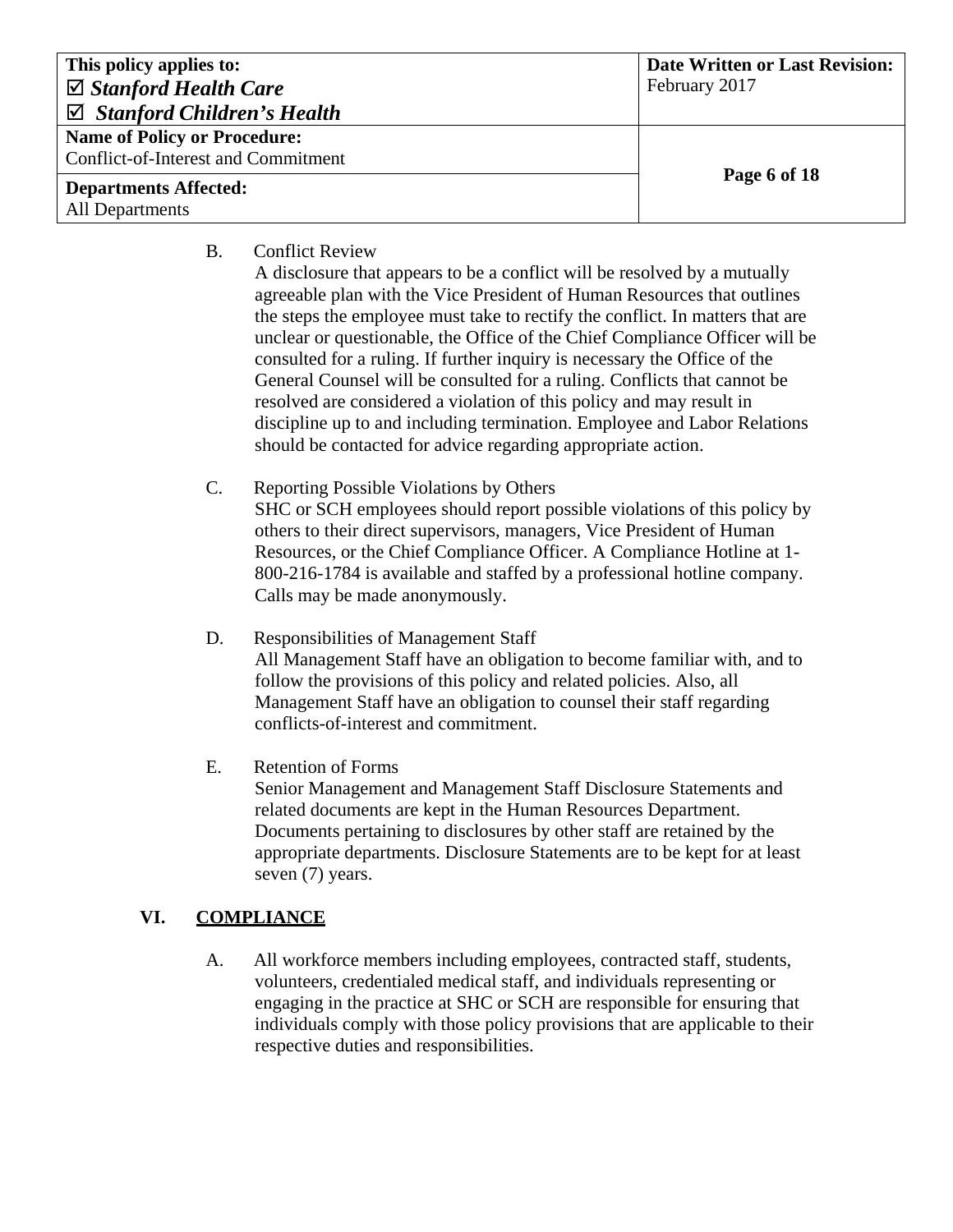| This policy applies to:                | <b>Date Written or Last Revision:</b> |
|----------------------------------------|---------------------------------------|
| $\boxtimes$ Stanford Health Care       | February 2017                         |
| $\boxtimes$ Stanford Children's Health |                                       |
| <b>Name of Policy or Procedure:</b>    |                                       |
| Conflict-of-Interest and Commitment    |                                       |
| <b>Departments Affected:</b>           | Page 7 of 18                          |
| All Departments                        |                                       |

- B. Violations of this policy will be reported to the Compliance and Privacy Department and any other department as appropriate or in accordance with hospital policy. Violations will be investigated to determine the nature, extent, and potential risk to the hospital. Workforce members who violate this policy will be subject to the appropriate disciplinary action up to and including termination.
- C. Disclosure Statements (Appendix A) must be completed by all Management personnel no later than 30 days after hire or promotion to a management role and no later than March 31 on an annual basis thereafter. If not completed in a timely manner, the appropriate Vice President will be notified of the delinquency and the employee will be removed from the work schedule in increments of full work weeks (unpaid) pending completion. Failure to comply with Conflict of Interest and Commitment Policy and the required Disclosures may result in further disciplinary action up to and including termination.

# **VII. RELATED DOCUMENTS**

.

- A. Code of Conduct Policy: Administrative Policy Manuals of both SHC and **SCH**
- B. Contract Administration Policy: Materials Management Contract Administration Policy Manual
- C. Contracting Authority Policy: Materials Management Contract Administration Policy Manual
- D. Gifts: Offering and Acceptance of Gifts Policy: Compliance Manual
- E. Purchasing Conflict of Interest Policy: Materials Management Contract Administration Policy Manual

### **VIII. APPENDICES**

- A. Conflict-of-Interest Disclosure Statement
- B. Hypothetical Examples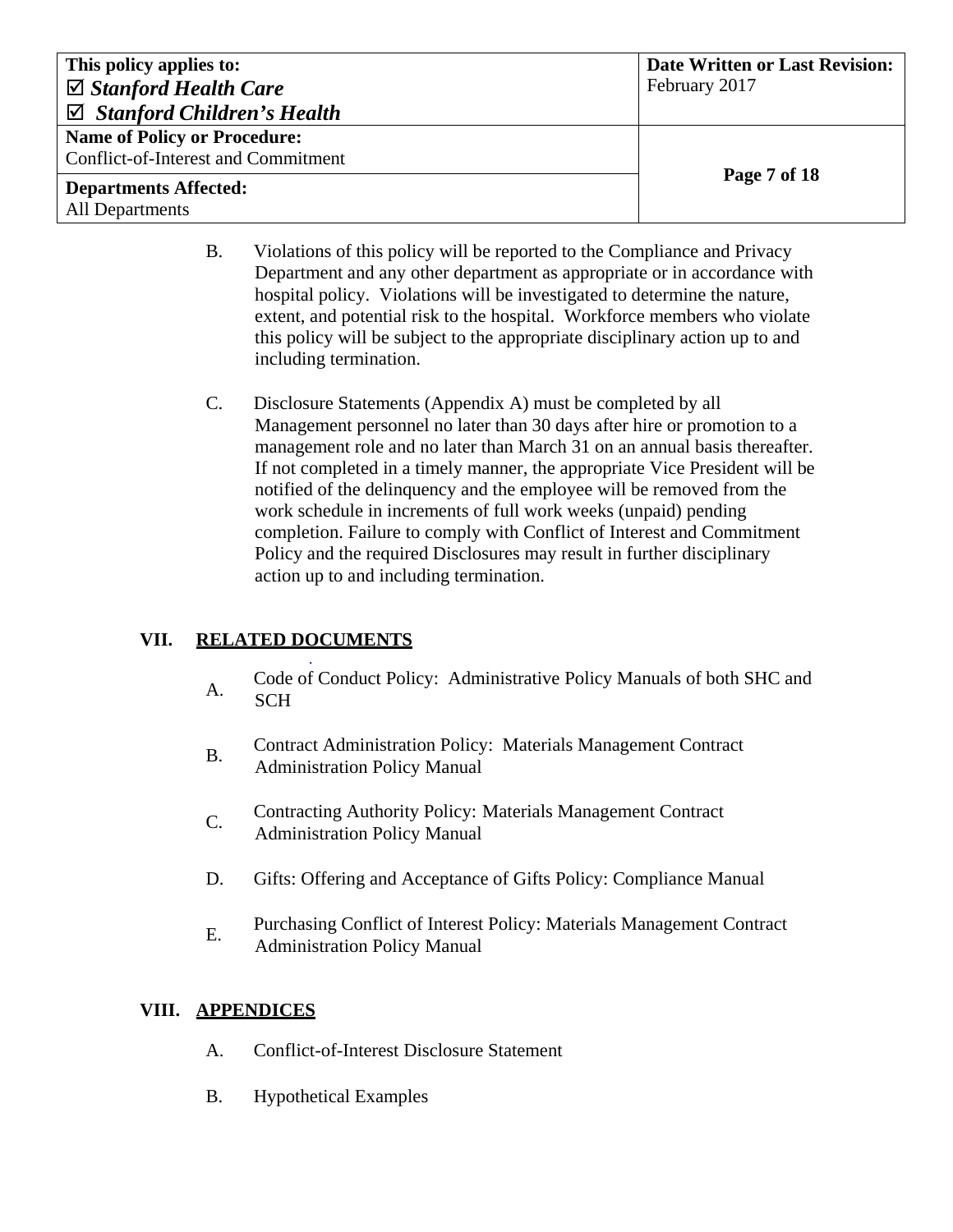| This policy applies to:                         | <b>Date Written or Last Revision:</b> |
|-------------------------------------------------|---------------------------------------|
| $\boxtimes$ Stanford Health Care                | February 2017                         |
| $\boxtimes$ Stanford Children's Health          |                                       |
| <b>Name of Policy or Procedure:</b>             |                                       |
| Conflict-of-Interest and Commitment             |                                       |
| <b>Departments Affected:</b><br>All Departments | Page 8 of 18                          |

C. Consulting/Speaker Guidelines

### **IX. DOCUMENT INFORMATION**

- A. Legal Authority/References 1. None Specified
- B. Author/Original Date April 1988
- C. Gatekeeper of Original Document SHC/SCH Chief Compliance and Privacy Officer
- D. Distribution and Training Requirements
	- 1. This policy resides on the Intranet of both hospitals.
	- 2. New versions of the policy will be posted on the Intranet and communicated to applicable staff.
- E. Review and Renewal Requirements This policy will be reviewed every three (3) years and/or as required by change of law or practice.
- F. Review and Revision History August 1991 by C. Price, Director of Physician Services and Risk Management and A. Arima, Managing Attorney for Technology and Medical Affairs March 1994 by Audit Committee May 1994 by M. Eaton, Pharm D., Risk Management Counsel June 1994 by F. Barthelemy, Director of Human Resources October 1994 by Management Controls Committee and A. Arima, Legal Counsel August 1998 by F. Barthelemy, Vice President of Human Resources October 1999 by F. Barthelemy, Vice President of Human Resources October 2000 by F. Barthelemy, Vice President of Human Resources November 2000 by L. Smith, Legal Counsel September 2003 by C. Klove, Chief Compliance Officer and T. Davis, Director of Human Resources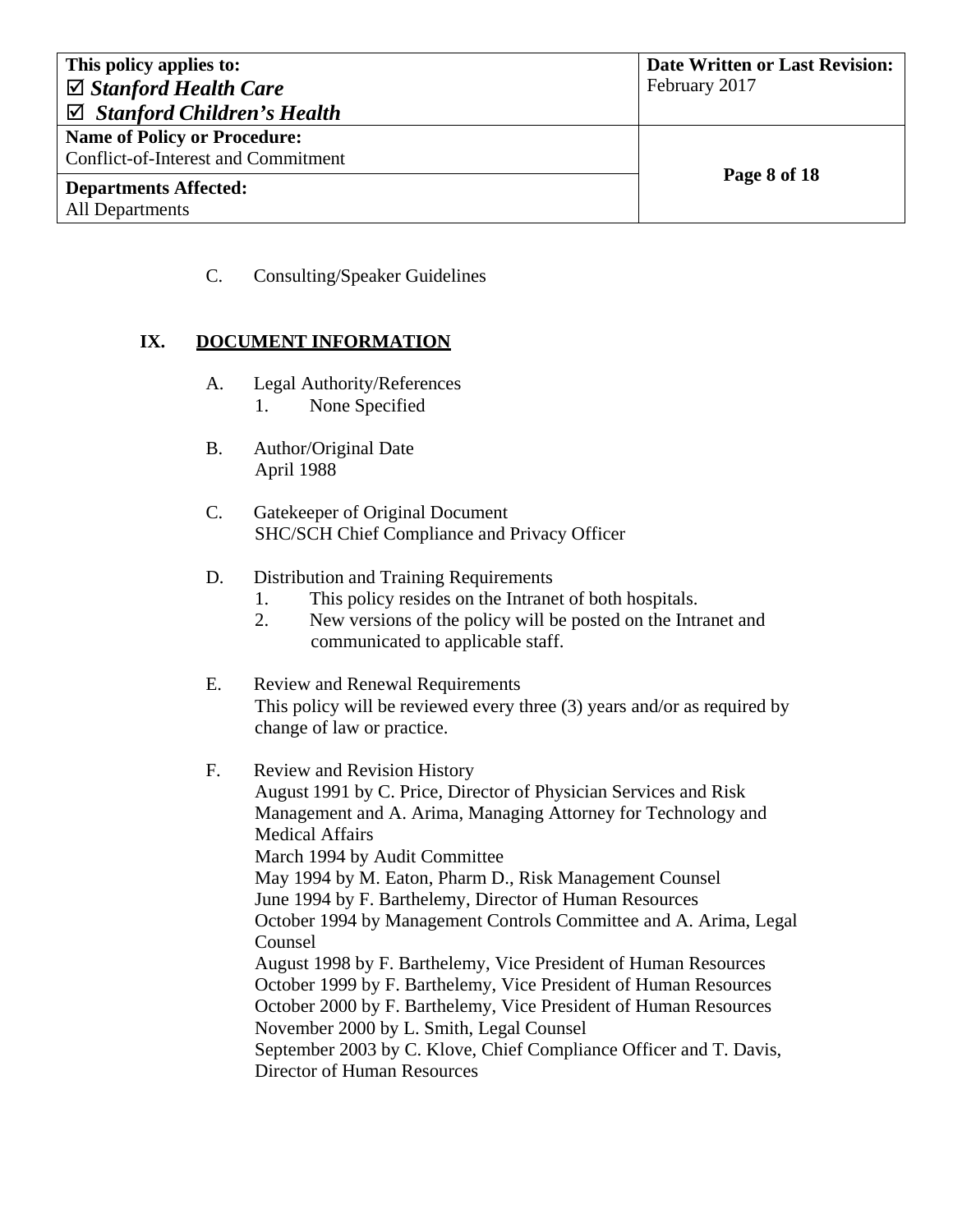| This policy applies to:                | <b>Date Written or Last Revision:</b> |
|----------------------------------------|---------------------------------------|
| $\boxtimes$ Stanford Health Care       | February 2017                         |
| $\boxtimes$ Stanford Children's Health |                                       |
| <b>Name of Policy or Procedure:</b>    |                                       |
| Conflict-of-Interest and Commitment    |                                       |
| <b>Departments Affected:</b>           | Page 9 of 18                          |
| All Departments                        |                                       |

October 2003 by C. Johnson, Vice President of Human Resources and C. Klove, Chief Compliance Officer October 2004 by C. Klove, Chief Compliance and Privacy Officer April 2008 by D. Meyer, Chief Compliance and Privacy Officer October 2010 by C. Goforth, Director, Compliance Program Integrity December 2010 by C. Goforth, Director, Compliance Program Integrity January 2011 by B. Duncan, Manager, HR Compliance February 2011 by C. Goforth, Director, Compliance Program Integrity February 2014 by C. Goforth, Director, Compliance Program Integrity February 2017, Director, Compliance Program Integrity

#### G. Approvals

May 1995 by SHC Board of Directors

February 2001 by Stanford Hospital and Clinics Medical Board February 2001 by Stanford Hospital and Clinics Hospital Board September 2003 by C. Johnson, Vice President of Human Resources March 2004 by Quality Improvement and Patient Safety Committee November 2004 by Sarah J. DiBoise, Chief Hospital Counsel April 2008 by D. Meyer, Chief Compliance and Privacy Officer October 2010 by D. Meyer, Chief Compliance and Privacy Officer December 2010 by D. Meyer, Chief Compliance and Privacy Officer February 2011 by D. Meyer, Chief Compliance and Privacy Officer February 2014 by D. Meyer, Chief Compliance and Privacy Officer February 2017, Chief Compliance and Privacy Officer

This document is intended for use by staff of Stanford Health Care and/or Stanford Children's Health. No representations or warranties are made for outside use. Not for outside reproduction or publication without permission.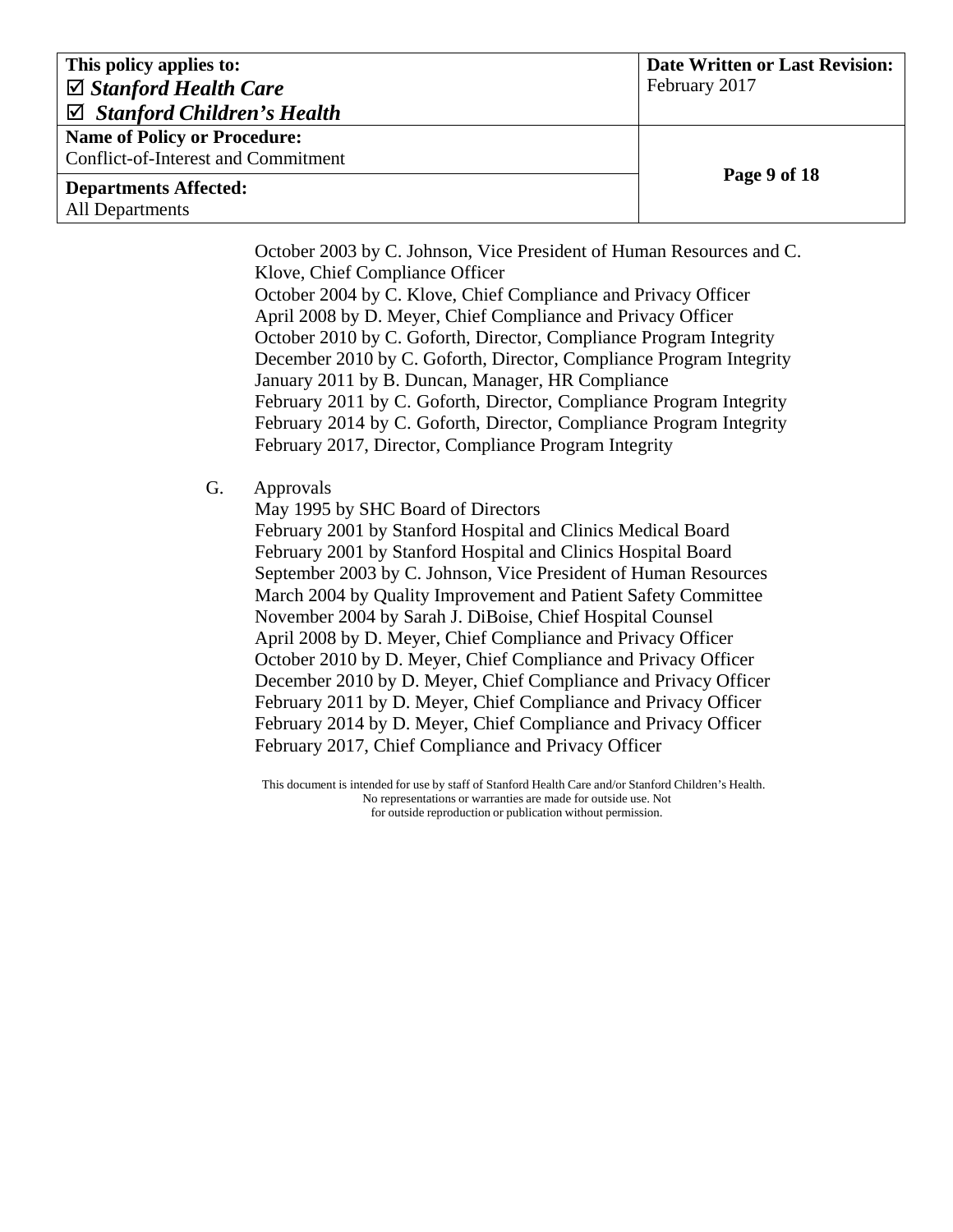| This policy applies to:<br>$\boxtimes$ Stanford Health Care<br>$\boxtimes$ Stanford Children's Health | <b>Date Written or Last Revision:</b><br>February 2017 |
|-------------------------------------------------------------------------------------------------------|--------------------------------------------------------|
| <b>Name of Policy or Procedure:</b><br>Conflict-of-Interest and Commitment                            | Page 10 of 18                                          |
| <b>Departments Affected:</b><br><b>All Departments</b>                                                |                                                        |

# Appendix A

# **Conflict of Interest Disclosure Statement**

Full Name: Employee ID#:

In compliance with the guidelines provided to me in the Conflict-of-Interest and Commitment Policy of Stanford Health Care (SHC) or Stanford Children's Health (SCH) and its Affiliates, I am completing this Conflict-of-Interest Disclosure Statement ("Disclosure Statement"). I understand that for the purposes of this Disclosure Statement all of the questions posed refer to me personally and also to my immediate relatives, which includes, but is not limited to, a spouse or domestic partner; biological or adoptive parent, child or sibling; stepparent, stepchild, stepbrother or stepsister; mother- in-law, father-in-law, daughter-in-law, brotherin-law or sister-in-law; grandparent or grandchild; or spouse or domestic partner of grandparent or grandchild (hereinafter referred to as "immediate family").

The responses below refer to my personal affiliations, financial interests and transactions as well as those of my immediate family members as defined above. I am aware that my position at SHC or SCH and/or its Affiliates obligates me to disclose relevant information to help the hospital administration determine whether any of my relationships, activities and/or financial interests could pose an actual or perceived conflict-of-interest.

*Directions: Please check "No" where applicable and provide details and descriptions as requested if answering "Yes." An additional information sheet is attached for you to further describe the conflict-of-interest you have identified.*

*There is no need to limit your descriptions to the space provided. Please use additional pages as needed.*

- A. **Purchasing, Acquisitions and Choosing Service Providers**: Do you have any interests other than publicly traded investments with any entity or individual who:
- No Yes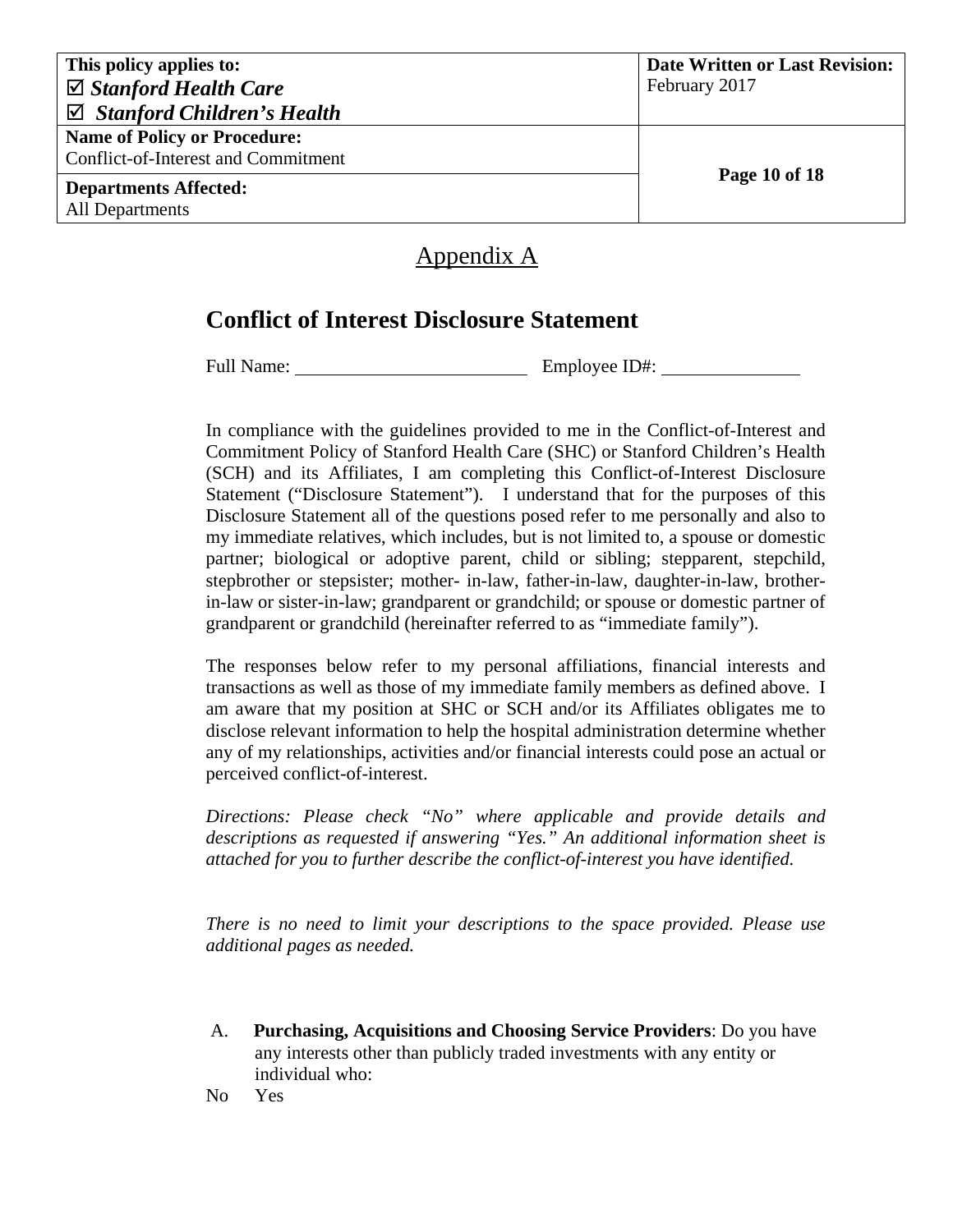| This policy applies to:                | <b>Date Written or Last Revision:</b> |
|----------------------------------------|---------------------------------------|
| $\boxtimes$ Stanford Health Care       | February 2017                         |
| $\boxtimes$ Stanford Children's Health |                                       |
| <b>Name of Policy or Procedure:</b>    |                                       |
| Conflict-of-Interest and Commitment    |                                       |
| <b>Departments Affected:</b>           | Page 11 of 18                         |
| <b>All Departments</b>                 |                                       |

- a. Solicits, bids, contracts, supplies goods or services to either hospital and/or to any of its Affiliates, Subsidiaries or Stanford University ("Member");
- b. Leases property or equipment from or to SHC, SCH and/or any of its Affiliates, Subsidiaries or Member;
- c. May be dealing or is planning to deal in connection with the purchase or sale of real property, investment securities or other tangible property with SHC, SCH and/or any of its Affiliates, Subsidiaries or Member.

If you answered "Yes" to any of the above, please describe:

- B. **Financial Interests, Investments or Grant-Making Activities:** : List any and all of the following that may describe your interest or investments/
- No Yes

a. Material financial interests such as significant ownership (in excess of 5% of publicly held corporation) or a management position in other organizations or entities which may transact business, compete with or receive a grant from SHC, SCH and/or any of their Affiliates, Subsidiaries or Member;

- b. Material financial interest through ownership of stock or other type of equity interest in an individual or entity that is engaging in commercial or other transactions with, including, but not limited to, receiving a grant from, SHC, SCH and/or any their Affiliates, Subsidiaries or Member;
- c. A creditor of any entity engaging in transactions with, including, but not limited to, receiving a grant from, SHC, SCH and/or any of their Affiliates, Subsidiaries or Member.

If you answered "Yes" to any of the above, please describe:

#### C. **External Managerial Roles or Employment**::

No Yes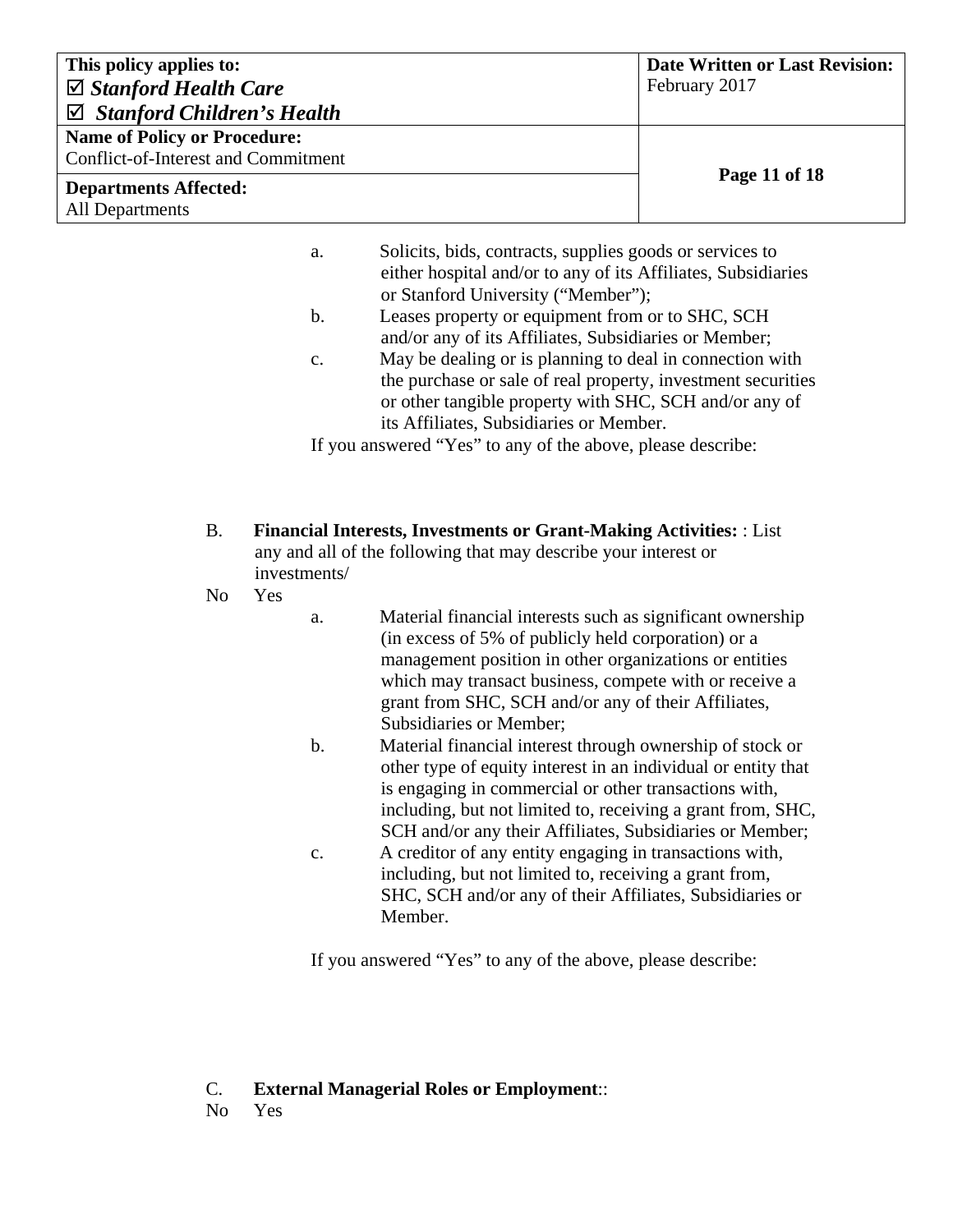| This policy applies to:                | <b>Date Written or Last Revision:</b> |
|----------------------------------------|---------------------------------------|
| $\boxtimes$ Stanford Health Care       | February 2017                         |
| $\boxtimes$ Stanford Children's Health |                                       |
| <b>Name of Policy or Procedure:</b>    |                                       |
| Conflict-of-Interest and Commitment    |                                       |
| <b>Departments Affected:</b>           | Page 12 of 18                         |
| <b>All Departments</b>                 |                                       |

a. Are involved in any current activities or commitments such as service on a Board of Directors, participation in management or other employment by a person, of any company or organization engaging in commercial or other transactions with, including, but not limited to, receiving a grant from, SHC, SCH and/or any of their Affiliates, Subsidiaries or Member.

If "Yes", please describe your role and compensation:

### D. **Consulting:**

No Yes

a. Have any relationship (financial or otherwise) with any entity such as a company or organization furnishing consulting and/or other professional services to, or receives any grant from, SHC, SCH and/or any of their Affiliates, Subsidiaries or Member.

If "Yes", please describe your role and compensation:

### D. **Gifts, Gratuities or Entertainment:**

No Yes

a. Received any gifts, gratuities, loans, etc. from any external entity (e.g. company or independent contractor) that does, has done, or is seeking to do, business with, including, but not limited to, receiving a grant from, or is a competitor of SHC, SCH and/or any of their Affiliates, Subsidiaries or Member?

If "Yes", please describe your role and compensation:

#### E. **Inside Information**

No Yes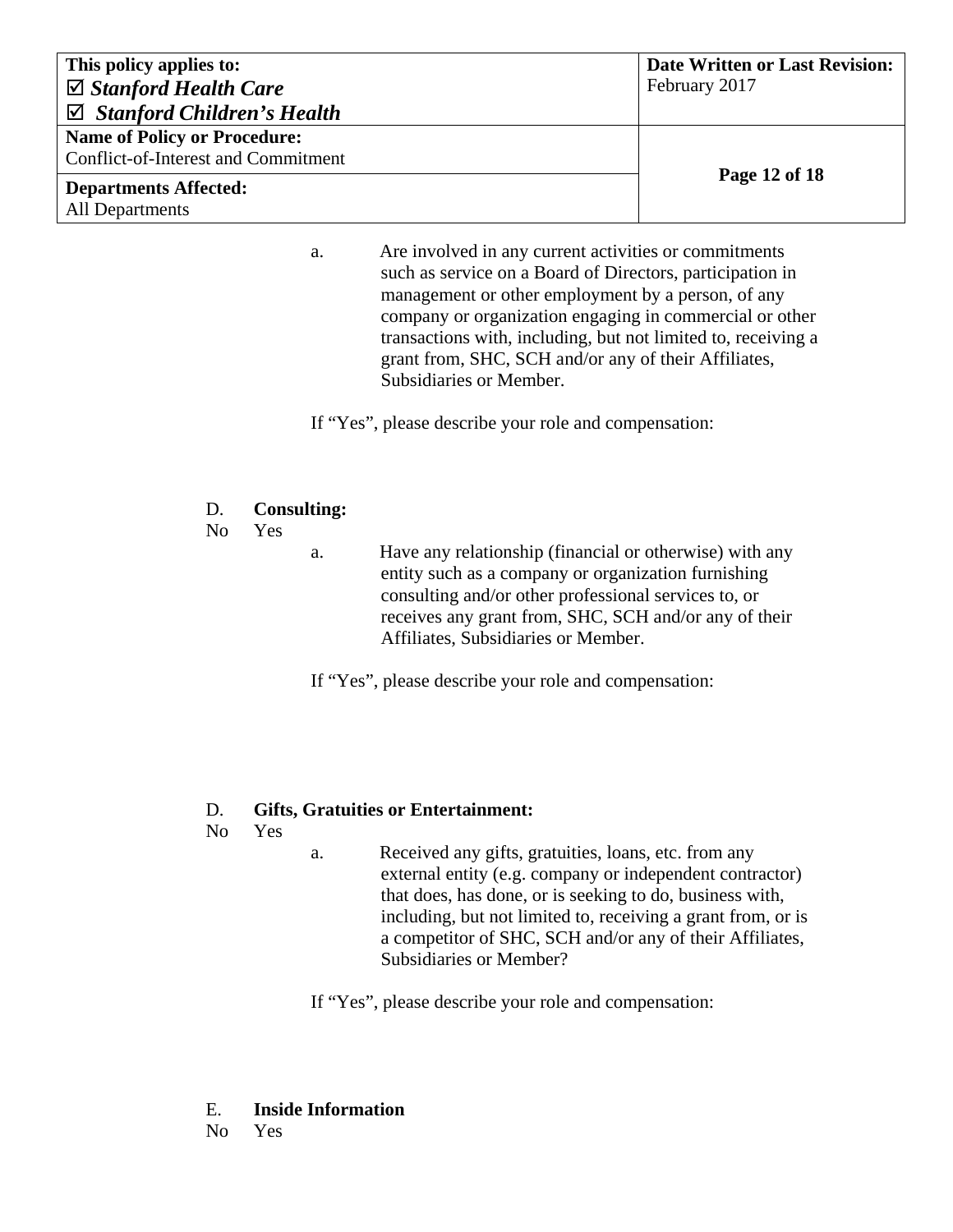| This policy applies to:                    | <b>Date Written or Last Revision:</b> |
|--------------------------------------------|---------------------------------------|
| $\boxtimes$ Stanford Health Care           | February 2017                         |
| $\boxtimes$ Stanford Children's Health     |                                       |
| <b>Name of Policy or Procedure:</b>        |                                       |
| <b>Conflict-of-Interest and Commitment</b> |                                       |
| <b>Departments Affected:</b>               | Page 13 of 18                         |
| <b>All Departments</b>                     |                                       |

a. You or an immediate family member have disclosed or used information related to the business or operations of SHC, SCH and/or any of their Affiliates for personal profit or advantage.

If "Yes", please describe your role and compensation:

By my signature below, I hereby certify that the foregoing answers I provided are wholly truthful and accurate to the best of my knowledge. I further agree to update this Disclosure Statement within ten (10) business days of any material change in circumstances (prior to the subsequent annual disclosure) that may result in an actual or a perceived Conflict-of-Interest.

Signed:

Print Name:

Title:

Date:

**Reference: Conflict-of-Interest and Commitment Policy**

**Please return this form to:** SHC HR Compliance Mail Code 5513

SCH HR Compliance Mail Code 5861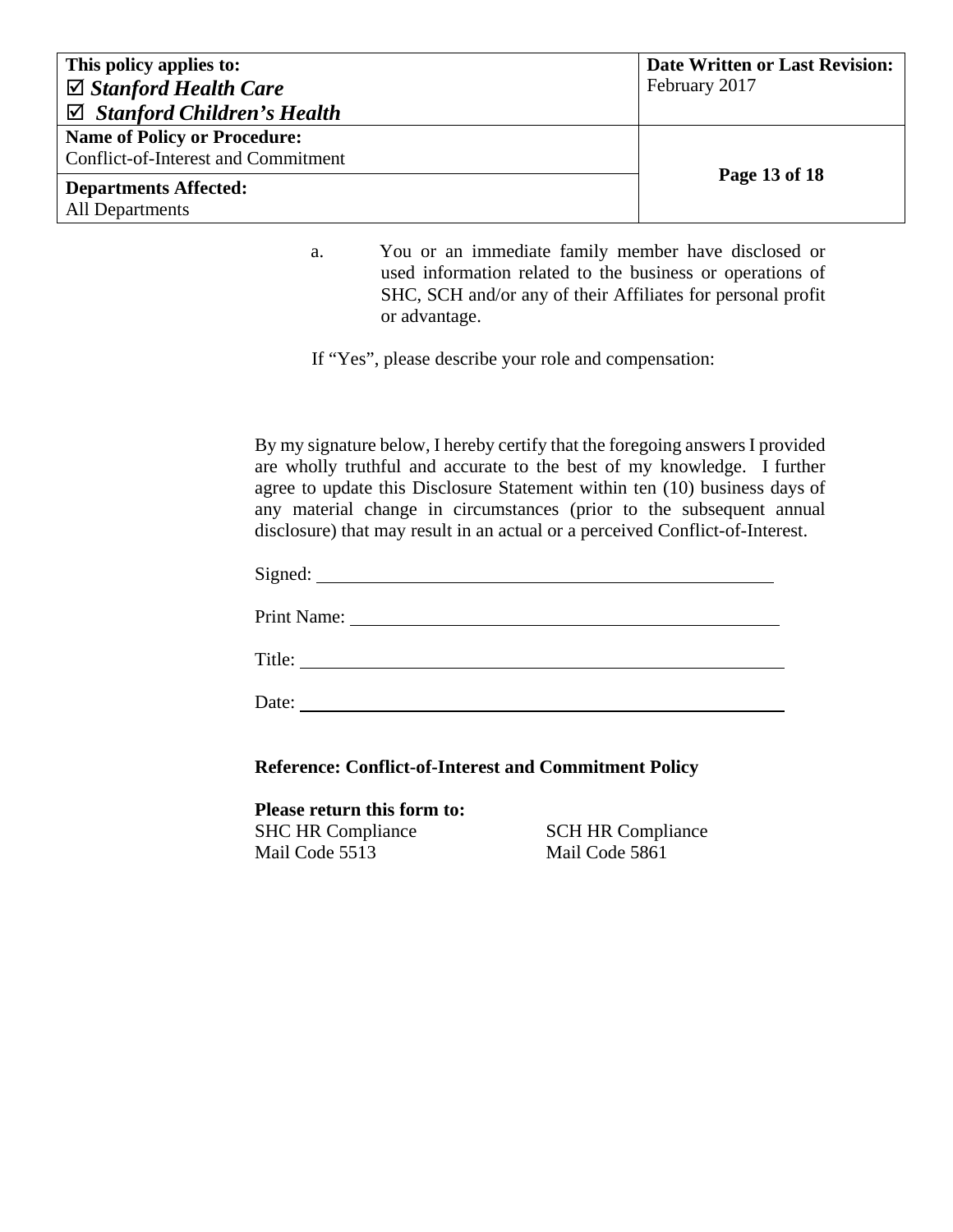| This policy applies to:                    | <b>Date Written or Last Revision:</b> |
|--------------------------------------------|---------------------------------------|
| $\boxtimes$ Stanford Health Care           | February 2017                         |
| $\boxtimes$ Stanford Children's Health     |                                       |
| <b>Name of Policy or Procedure:</b>        |                                       |
| <b>Conflict-of-Interest and Commitment</b> |                                       |
| <b>Departments Affected:</b>               | Page 14 of 18                         |
| All Departments                            |                                       |

#### **Additional Information Sheet**

In my Conflict-of-Interest Disclosure Statement, I answered "Yes" to Question , subpart . Please find below additional, detailed and , subpart . Please find below additional, detailed and

factual information regarding the aforementioned circumstances:

| <b>Print Name:</b> |
|--------------------|
| Title:             |
| Date:              |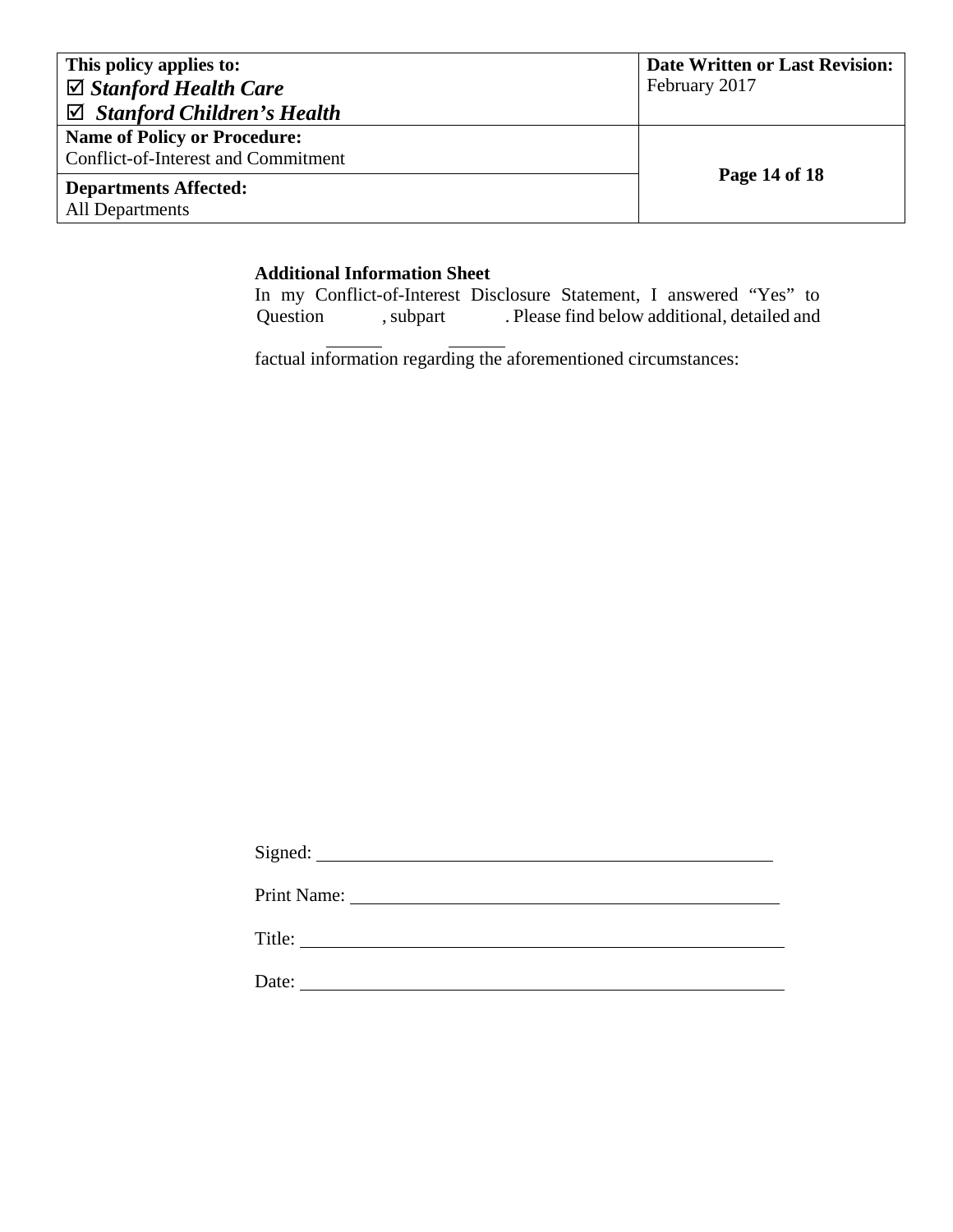| This policy applies to:                | <b>Date Written or Last Revision:</b> |
|----------------------------------------|---------------------------------------|
| $\boxtimes$ Stanford Health Care       | February 2017                         |
| $\boxtimes$ Stanford Children's Health |                                       |
| <b>Name of Policy or Procedure:</b>    |                                       |
| Conflict-of-Interest and Commitment    |                                       |
| <b>Departments Affected:</b>           | Page 15 of 18                         |
| All Departments                        |                                       |

# Appendix B

# A. **Hypothetical Examples of Potential Conflicts of Interest**

### 1. Conducting Business with a Relative

a. A staff member's brother owns a printing company. The brother offers to work with the staff member to develop and print a training manual at a discounted rate for SHC or SCH.

*Analysis*: Even if the staff member obtains bids and prices from other firms and determines this one to be the lowest, a decision by the staff member to hire a relative's firm is likely to be perceived as a conflict-of-interest. The familial relationship should be disclosed and the staff member should be in no way involved in the determination of whether to retain his brother's printing services.

# 2. Personal Relationship

- a. A manager, who is responsible for choosing products and vendors, has a living arrangement with a representative of one of the vendors, but that representative is not technically a "family member." *Analysis*: this would constitute a close relationship that should be disclosed. Because the situation may give the appearance of undue influence, the relationship would be disclosed prior to awarding the contract. The manager should recuse himself or herself from making purchasing decisions as to the vendor's products. The administration should instead appoint an impartial third person to make the final decision and oversee contract negotiations.
- 3. Vendor Entertainment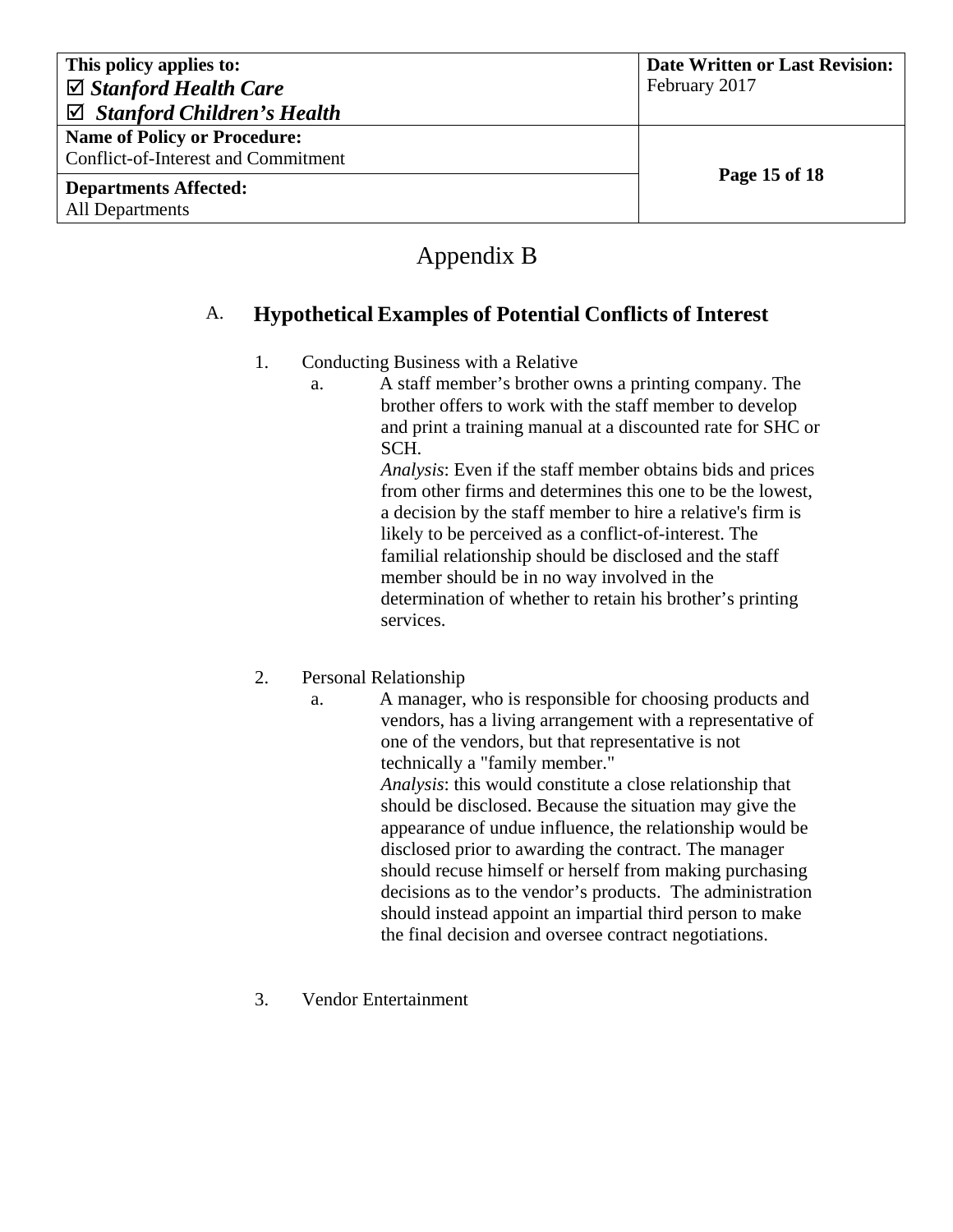| This policy applies to:                    | <b>Date Written or Last Revision:</b> |
|--------------------------------------------|---------------------------------------|
| $\boxtimes$ Stanford Health Care           | February 2017                         |
| $\boxtimes$ Stanford Children's Health     |                                       |
| <b>Name of Policy or Procedure:</b>        |                                       |
| <b>Conflict-of-Interest and Commitment</b> |                                       |
| <b>Departments Affected:</b>               | Page 16 of 18                         |
| All Departments                            |                                       |

a. 1) Staff attend a day-long demonstration at the offices of the vendor who provides a catered lunch; or 2) The vendor now has the bid and is working long hours with the hospital staff - they take a break for dinner and the vendor picks up the tab; 3) The vendor throws a celebratory party for the staff when the project is completed; 4) During negotiations, the vendor invites the team to a party on the Hornblower Yacht; or 5) You are in negotiations with a vendor and they offer to pay for your travel and hotel to view their product.

*Analysis*: These examples show a wide continuum of possibilities, beginning with the clearly acceptable act of a catered lunch to facilitate completing the business at hand to number 5 which would probably give the appearance of undue influence. Any entertainment that is substantial, or which may give the appearance of undue influence must be avoided and disclosed.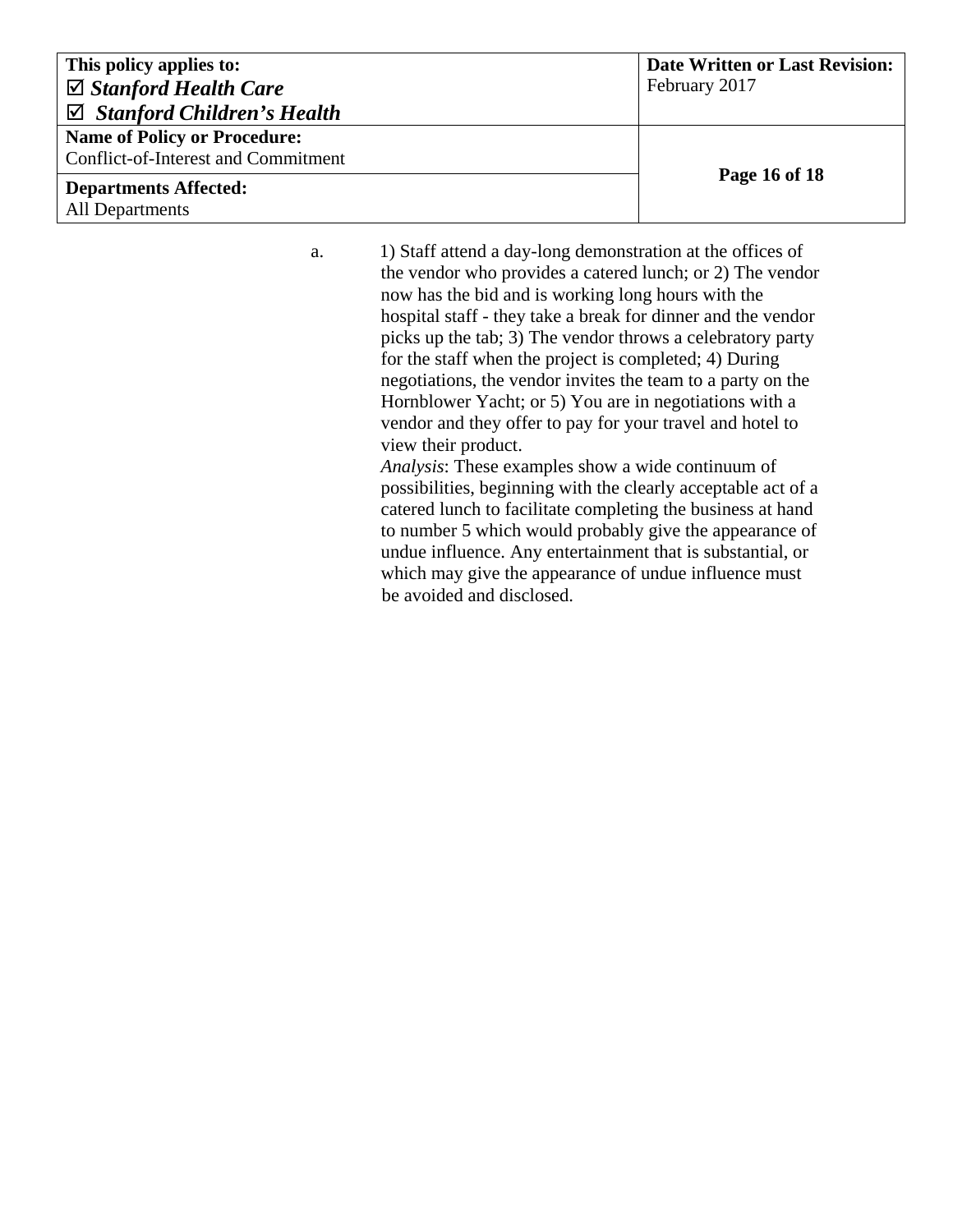| This policy applies to:                | <b>Date Written or Last Revision:</b> |
|----------------------------------------|---------------------------------------|
| $\boxtimes$ Stanford Health Care       | February 2017                         |
| $\boxtimes$ Stanford Children's Health |                                       |
| <b>Name of Policy or Procedure:</b>    |                                       |
| Conflict-of-Interest and Commitment    |                                       |
| <b>Departments Affected:</b>           | Page 17 of 18                         |
| <b>All Departments</b>                 |                                       |

# Appendix C

# A. **Consulting/Speaker Guidelines**

- 1. The following criteria must be followed when acting as a compensated or uncompensated Consultant, Representative or Speaker (herein called the "consultant") at the request of an outside company, organization or vendor.
	- a. The consultant activities must be conducted on non-SHC/SCH time. PTO may be used in accordance with the Leave of Absence Policy.
	- b. The workforce member cannot use hospital resources for consultant activities which includes, but is not limited to the following:
		- (1) Xerox, copying equipment, or printers
		- (2) Computers (desktop or laptop) including internet service.
		- (3). E-mail or voice message service
		- (4) Hospital supplies
	- c. The workforce member who is acting in a consultant capacity cannot reference SHC or SCH as part of the consultant services. The workforce member may state that he/she is employed with a hospital in northern California or in the Bay area but should not specifically identify Stanford Hospital and Clinics or Stanford Children's Health..
	- d. The workforce member who is acting in a consultant capacity may not describe or reference activities at SHC/SCH (i.e. cannot state "At SCH we do this procedure this way….."). The workforce member may comment on industry standards in general terms but should not disclose specific policies or procedures at SHC/SCH.
	- e. If the workforce member's affiliation with SHC/SCH is mentioned as part of the biographical information a disclaimer should be made so recipients are aware that the opinions expressed by the workforce member are personal opinions and not those of SHC/SCH.